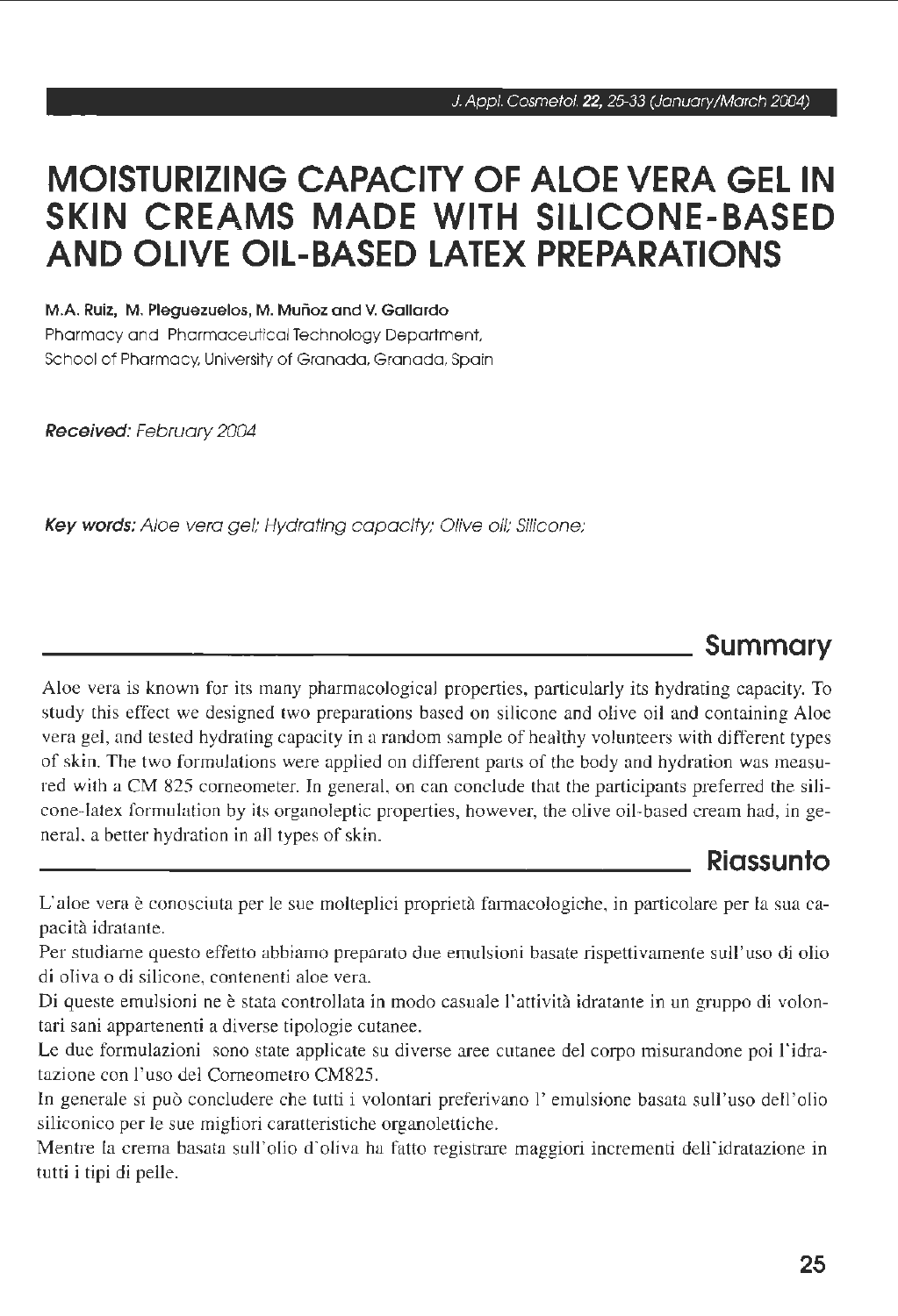# **INTRODUCTION**

To maintain the skin's natural moisture, oil-based emulsions for topical application on the stratum corneum should be balanced in aqueous and oil-based components. Normai levels of hydration depend not only on the water supplied by inner layers of the skin, but also on the mechanism of water retention, which slows the loss of water [1-2].

The factors that influence physiological hydration are cold, wind, rapid changes in temperature [3], skin alterations, season (prolonged exposure to sunlight and high temperatures in summer) [4], sebaceous secretions, excessive exposure to sunlight [5], diseases such as atopy and ichthyosis, pharmacological treatment and systemic diseases [6].

Because of differences in the number of sweat and sebaceous glands in different parts of the body surface, not ali parts of the skin are covered by the same hydrolipid film. Natural hydration in areas with fewer sebaceous glands is lower as less water is retained; consequently these areas tend to become dry and scaly. The barrier function of the skin resides in the lipid matrix of the stratum corneum, and alterations in the proportion of lipids give rise to dry skin that is more sensitive to external agents.

Depending on the degree of sebaceous secretion, the skin is classified as [7]:

Normai: elastic, thin, pores not readily visible Oily: open pores, shiny surface, blackheads. This type of skin is more resistant to external agents.

Dry: characterized by its low content in surface lipids, resulting in relatively less supple skin. Less resistant to extemal agents.

It is important to note that male and female skin differ in certain ways, and that the differences become more evident with age. Men's skin contains more collagen and is thicker through ali

layers, but thins significantly with age. Wrinkles are more pronounces in men's skin, but because of the lower collagen content in women's skin, the latter appears to age faster. The texture of men's skin is rougher, and because sebum production is greater than in women's skin, scaling appears later.

Lack of protection against poor weather conditions accentuates the physiological differences, which are increased further by shaving in men- thus men's skin requires greater rehydration than women's skin. This is an important cosmetic consideration, as an appropriate moisture content ensures that the skin remains soft and smooth.

The aims of cosmetic hydration are [8]:

- to maintain and increase surface moisture levels
- to maintain or recover homeostasis
- to delay aging
- to treat medicai or cosmetic problems

These aims are met with different mechanisms of action and different substances including silicones  $[9]$ , olive oil  $[10]$  and Aloe vera gel  $[11]$ -12].

Aloe vera gel has been used for its curative properties for hundreds of years. Although its composition varies, the tannins, sterols, organic acids, enzymes, vitamins and minerals it contains have antiviral, antifungal and local anesthetic activities, antiinflammatory, and depigmentation activity, and analgesie, emollient, celi regeneration, astringent and partial solar filtering actions. Because of these properties, Aloe vera gel is used in dermatology and cosmetics to heal wounds and burns, and to prevent inflammation in seborrheic dermatitis thanks to its direct or indirect action on the immune system. lt is also used as an alternative treatment for psoriasis. Because of its emollient, analgesie and astringent actions it is especially recommended for sensitive skins.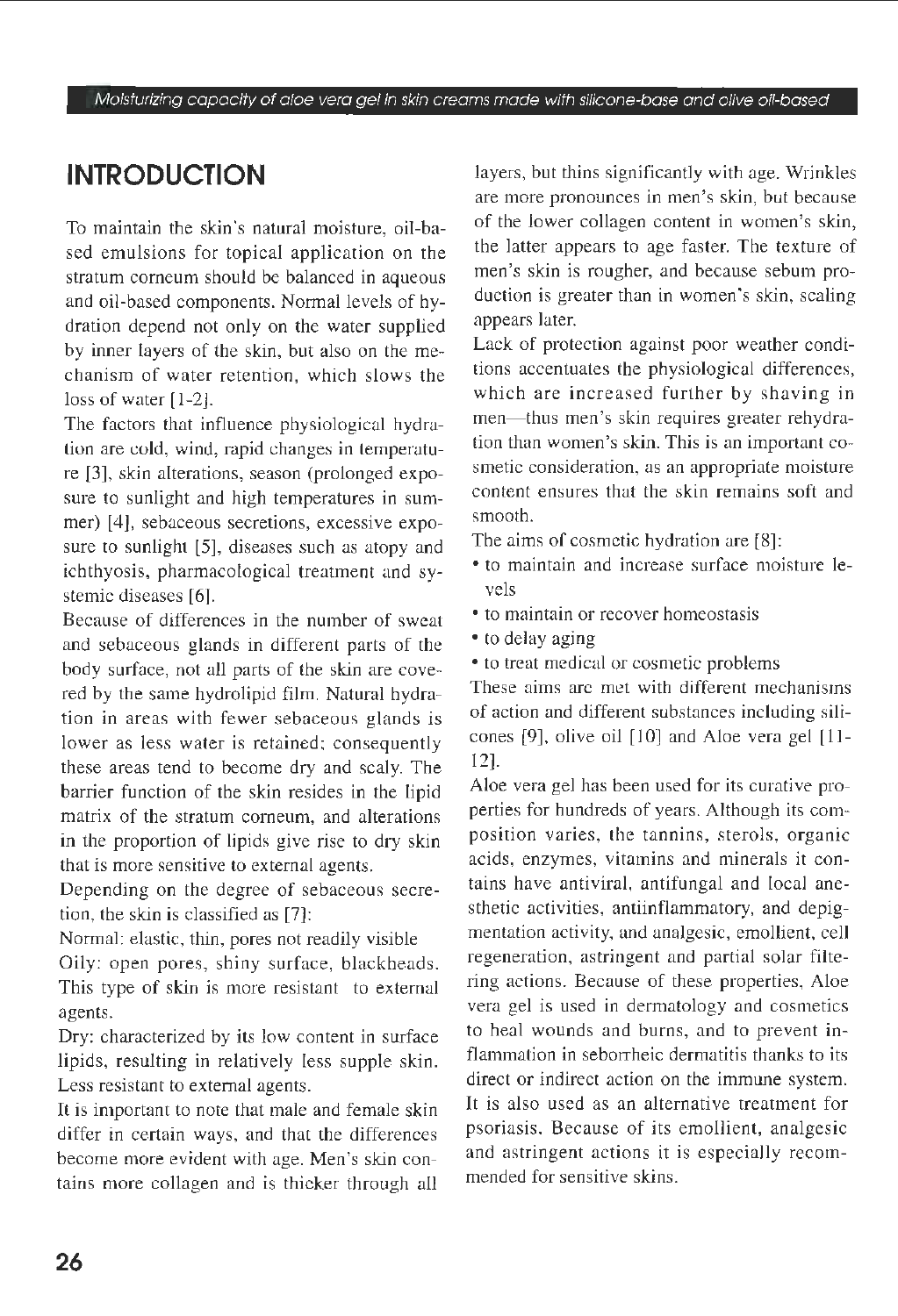Because of its hydrating capacity, Aloe vera gel was tested in this study to determine how excipients influenced this action. We used two specially prepared types of latex, one based on olive oil and one based on silicone. In addition, we perfected a protocol for testing hydrating capacity.

# **MATE RIAL**

Aloe vera gel 10:1, supplied by Zeus Química, Barcelona, Spain

Dow Corning 245, supplied by Dow Corning Corporation.

Abil EM 90, a nonionic W/O silicone emulgent uscd to incorporate plant extracts and hydrating agents, supplied by Th. Goldschmidt

Phannaceutical grade olive oil, used in cosmetic hydrating preparations because of its compatibility with skin. Olive oil is considered compatible with natural skin oils. Its occlusive action is highly effective in cosmetic hydration. Supplied by Fluka Chemika.

- Olivem 700, nonionic O/W emulgent that produces stable creams without the use of other emulgents. Its stabilizing capacity in emulsions is due to the formation of liquid crystals. Supplied by Quimibios, S. L.
- n-Decane, supplied by Panreac S.A.
- Distilled water up to 100%
- Hydration was measured with Sebumeter 810 and Corneometer 825 pH meters (Clinipro S.L, Cologne, Germany) (13].

# **METHODS**

### **Formulations**

1. Silicone latex [ 14-15] Aloe vera gel 5% DC-245 23% Abil EM 90 5% o-Decane 0.3%

Distilled water up to 100%

Components in the oily phase were combined, and separately Aloe vera gel was dissolved in distilled water. The aqueous phase was added slowly to the oily phase with constant shaking. The result was a white, non-oily cream with pH 5.87.

#### 2. Olive oil latex (16]

Aloe vera gel *5%*  Olive oil 23% Olivem 700 5%

o-Decane 0.3%

Distilled water up to 100%

The aqueous phase was prepared by dissolving Aloe vera gel in distilled water. The oily phase was prepared by heating olive oil to 85 °C, then adding Olivem until it was melted. When the mixture had cooled, n-decane was added with shaking, and the aqueous phase was slowly added. The result was a yellowish cream with pH 6.09.

# **Hydration**

Hydration was measured with Sebumeter 810 and Comeometer 825 pH meters. The sebumeter was used to directly measure sebaceous secretion on the skin, and the corneometer was used to directly measure hydration. Of the participants in the hydration assays, 64% were women and 36% were men.

Two types of assay were nsed depending on the time the participants were able to volunteer.

Long assay: Cream was applied for 5 days a week during 2 weeks, and from the third week hydration was measured every day on bare skin until it returned to the initial value.

Short assay: In the short assay cream was applied for 5 days and hydration was measured daily from the second week after application had ended until hydration returned to its initial value.

Hydration was measured on the face, where per-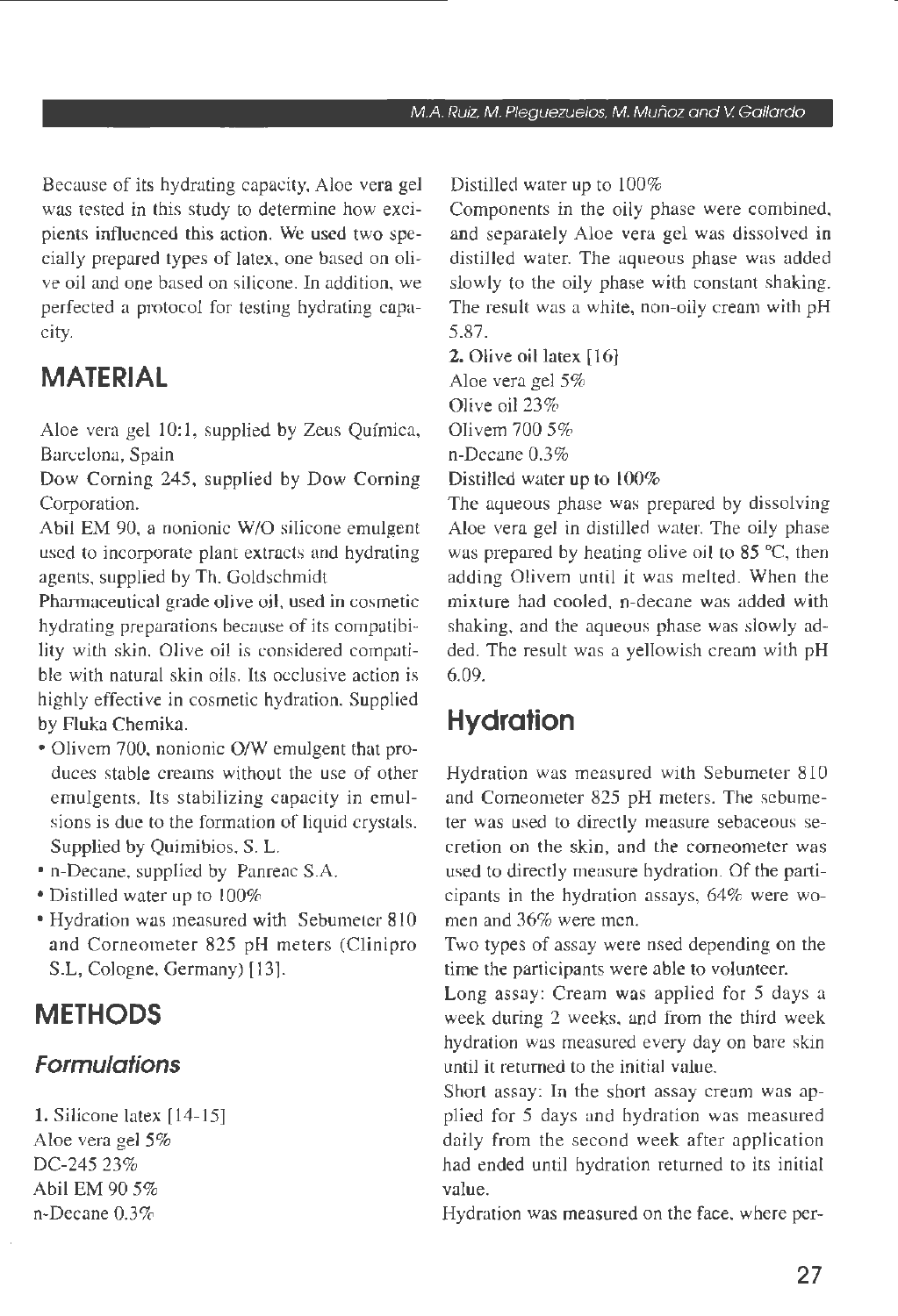#### Moisturizing capacity of aloe vera gel in skin creams made with silicone-base and olive oi/-based

cutaneous absorption is 5-fold to 10-fold as great as on other body surfaces. Ali measurements were made on the cheek and chin to compare values with the concentration of sebaceous glands in each area. Hydration was also measured on the inside surface of the forearm.

On the first day of the assay the participant's type of skin was determined as closely as possible by measuring skin oil Jevels before the cream was applied on the forehead, cheek, chin and forearm. The normal level of hydration was then measured in each area.

Ali data were recorded on a specially designed form. Information was noted on skin oil level and hydration, and we also noted the participant's age and whether he or she had any allergies or skin problems, or was receiving dermatologica! treatment. The form also contained a questionnaire that each participant completed on the first day of the study, with items pertaining to organoleptic characteristics of the two preparations. This information was useful in determining participants' perceptions of the products during use-an important consideration when two or more preparations are compared in pharmaceutical development studies.

# **RESULTS and DISCUSSION**

They type of skin of each volunteer was determined. The results were classified according to type of skin, site of application, sex and type of preparation.

### **Type of skin**

In most participants with oily forehead skin, hydration increased during treatment with both the olive oil-based and silicone-based latex preparations, and was slightly greater in the former group (Fig. 1).



Fig. I Hydration with time in the three types of skin with the two formulations

In participants with normai or dry skin on the forehead, hydration increased during treatment, with slightly lower values in comparison to participants with oily skin. The results were slightly better with the olive oil-based latex preparation.

In participants with normai skin on the cheek and chin, neither preparation led to significant changes in hydration during treatment (Fig. 2).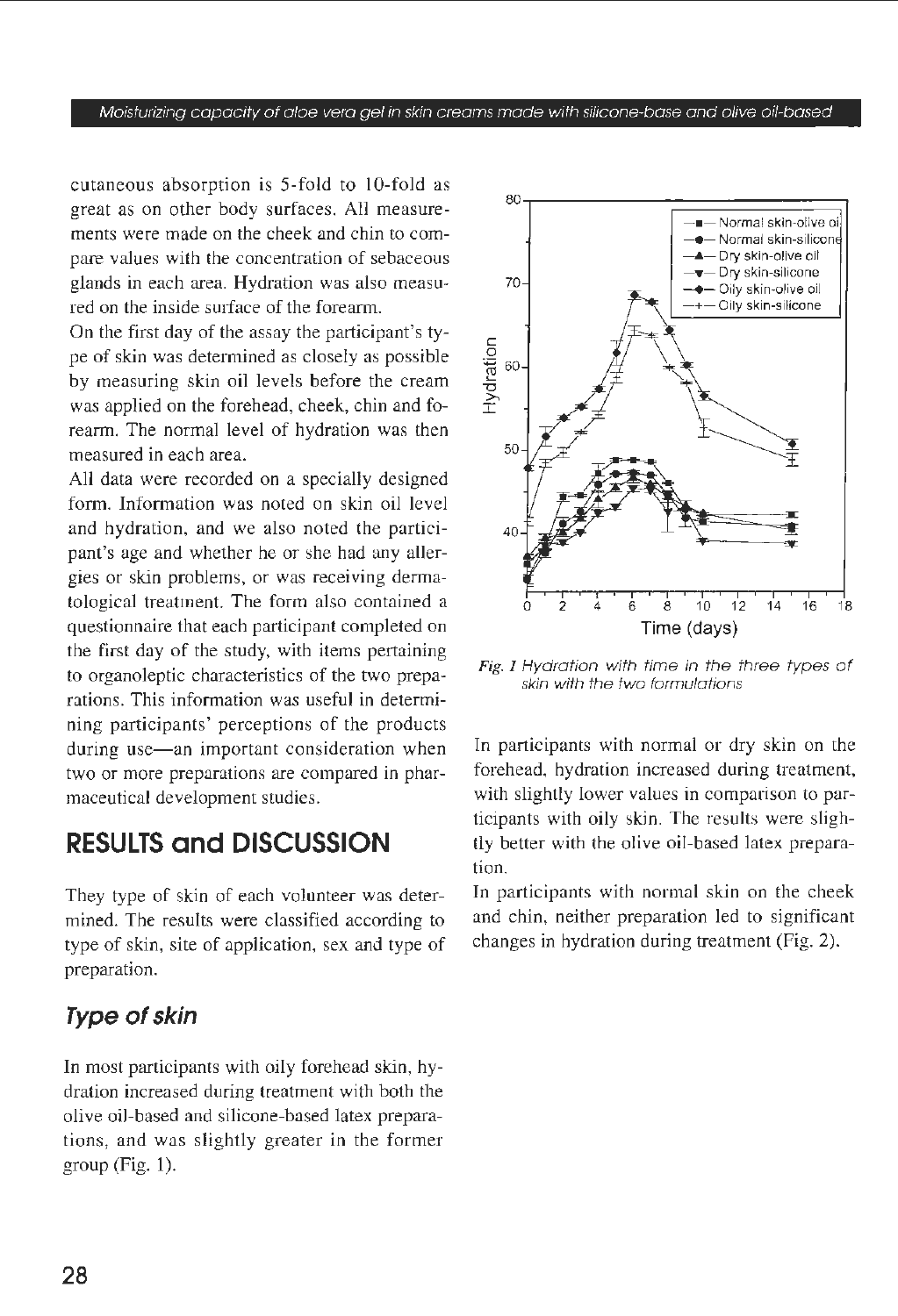

Fig. 2 Influence of site of application on hydration obtained with the two formu/ations

In participants with oily or normai skin, hydration in cheek and chin areas began to show substantial increases a few days after treatment started. Neither preparation performed significantly better than the other.

In contrast to facial areas, the results of treatment on forearm skin were similar regardless of the participant's type of skin. This area shows smaller variations in hydration between individuals, and the results were therefore more reproducible, as reported earlier by Torres et al. [17]. Figure 3 shows that hydration increased throughout the treatment period, then decreased when applications stopped, eventually returning to baseline values. The olive oil-latex preparation led to similar but smaller increases in hydration than the silicone-latex preparation.



Fig. 3 lnfluence of type of formulation on hydration in forearm skin of participants with different types of skin

Despite the differences in the findings for different body areas, these results showed that in generai, the hydrating effect of Aloe vera gel in dry skin was evident as both short-term and long-term improvements. The benefits were stili measurable as long as 4 to 7 days after treatment had ended. The findings for individuals with normal skin were similar.

In persons with oily skin, Aloe vera gel showed a short-term hydrating effect but was less effective during the rest of the treatment period. Hydration returned to baseline values after treatment had ended, so that long-term ìmprovements in hydration were harder to obtain.

### **Site of application**

Hydration was greatest on the chin, possibly because the concentratìon of sebaceous glands is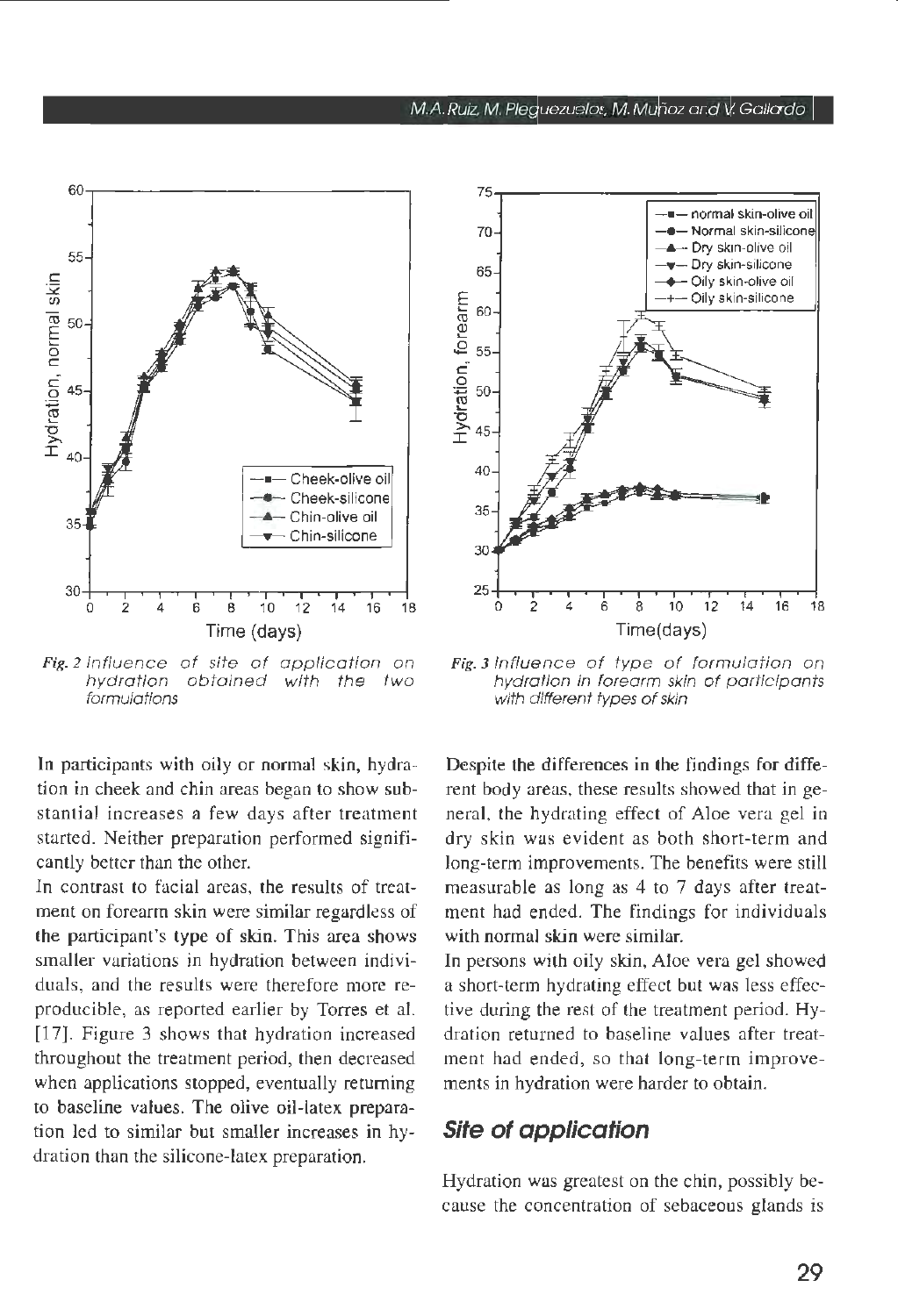#### Moisturizing capacity of aloe vera gel in skin creams made with silicone-base and olive oi/-based

highest in this area. Lowest hydration scores were seen in the forearm, possibly because in most volunteers this area was classified as dry skin. Of the different body surface areas we tested, this area may be the least well protected against external agents [18).

### *Sex*

In women, the increases in hydration were large and occurred rapidly, whereas increases in men were moderate. At the end of treatment hydration values remained increased for longer in women than in men (Fig. 4). The changes in hydration showed clearly different behaviors in men and women, owing mainly to the physiological characteristics of the skin in each sex.

### **Type of preparafion**

According to information provided by the participants in the questionnaire, the silicone latexbased preparation had a more pleasant skin feel than the olive oil Iatex-based preparation.

The silicone latex preparation was more appropriate for oily skin, whereas the olive oil silicone preparation yielded better results for dry skin. Both preparations were equally satisfactory for normai skin.

During application the silicone latex preparation was judged moderately or much more pleasant. and generally led to no concerns over contact between the skin and clothing. The olive oil-based latex preparation was pleasant to the touch and did lead to concerns over contact with clothing. Most volunteers preferred the silicone latex-based formulation (Fig 5).



Fig. 4 lnfluence of sex on hydration with each formulation on forearm skin in men ond women with dry skin



Fig. 5 Results of the sensory analysis

### **CONCLUSIONS**

Type of assay. The findings we obtained with the short (7 days) and long versions (15 days) of the assay did not differ significantly. However, we conclude that the long version provides better information on the influence of external factors on hydration.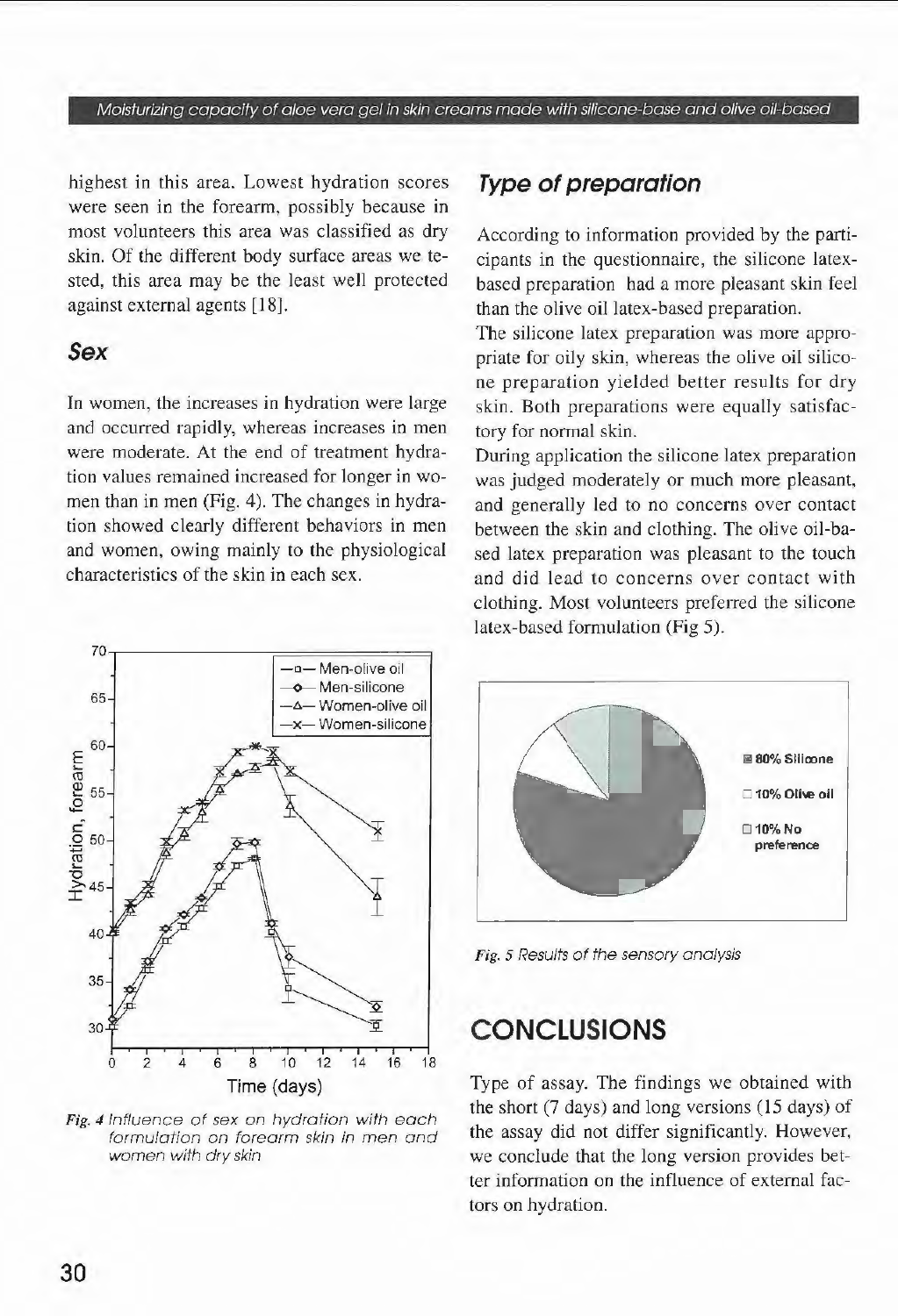Type of skin. Despite the variability in our findings, both creams had short-term and longterm hydrating effects (evident throughout the treatment period) in dry and normai skin, and these effects lasted for 4 to 7 days after treatment ended. In oily skin the hydrating effect of both creams was more evident in the short term. Site of application. Hydration increased most in the chin, possibly because this area contains the greatest number of sebaceous glands. In contrast, hydration showed the smallest changes in the forearm. It is worth noting that thc skin in this area is considered ideai for measuring hydration because variations are smallest.

Sex. The increases in hydration were greater and occurred sooner in women, and were more moderate in men. After treatment had ended, the increases in hydration were maintained for longer in women. These findings are consistent with the physiological differences in skin between men and women because of the action of sex hormones.

Type of preparation. The silicone-latex formulation was more compatible with oily skin than the cream prepared with olive oil. In generai, the participants preferred the former on the basis of its organoleptic properties. However, the olive oil-based cream had, in generai, a better hydration capacity in alI types of skin and in al! body surface areas tested.

### **Acknowledgments**

*This study was s11pported in part* by *rhe Caja Rural de Granada n° project 541A-609. We thank K. Shashok for translating the originai manuscript into English.*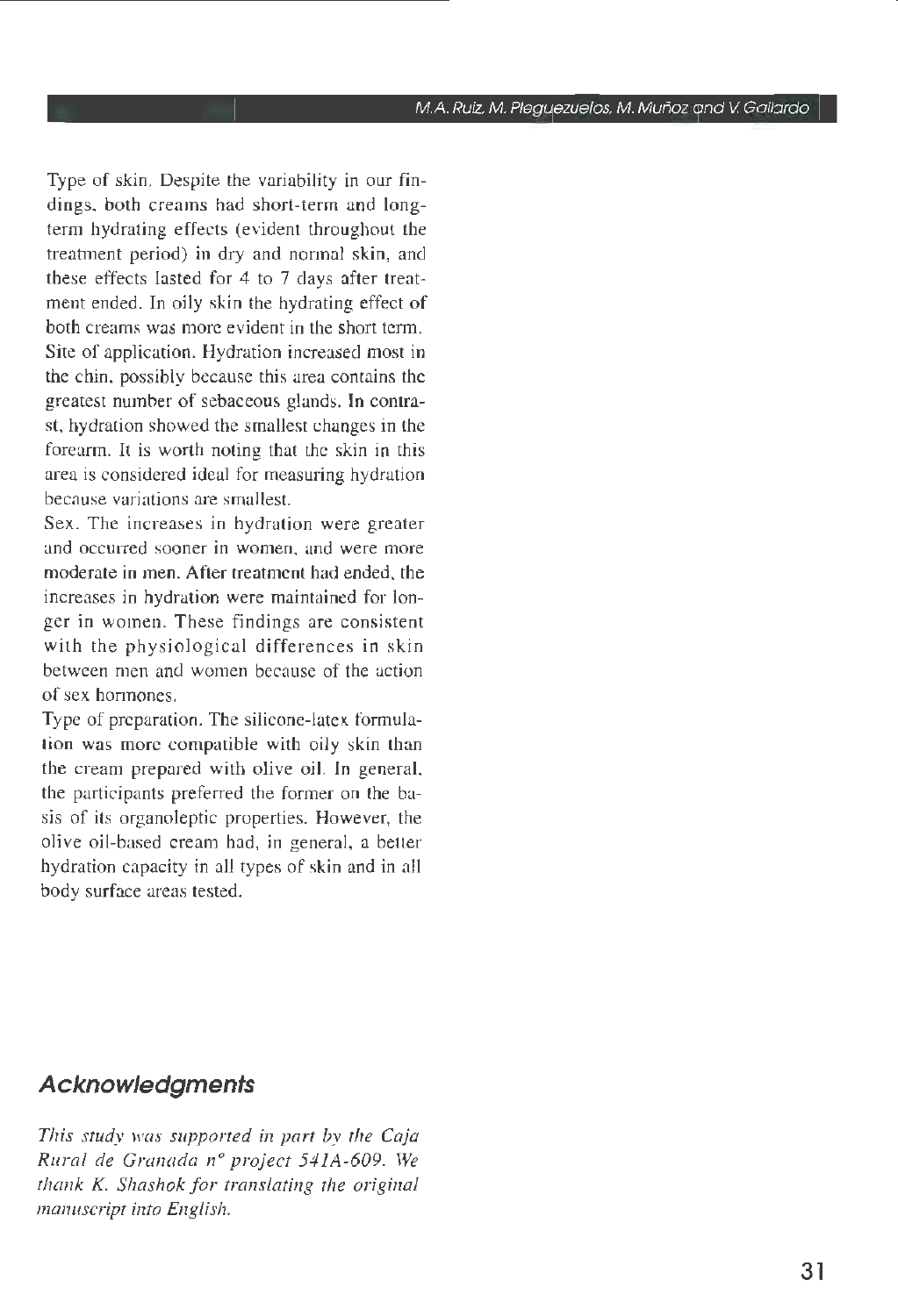### Moisturizing copocity of aloe vero gel in skin creoms mode with silicone-base ond olive oil-bosed

| Table I.<br>Data collection card used to record hydration and sensory analysis data for each volunteer                                                                                                             |
|--------------------------------------------------------------------------------------------------------------------------------------------------------------------------------------------------------------------|
| <b>FORMULATION</b><br>Volunteer's name:<br>Age:<br>Observations:                                                                                                                                                   |
| SKIN OIL/HYDRATION<br>Forehead<br>Chin<br>Cheek<br>Arm                                                                                                                                                             |
| Forehead<br>Chin<br>Cheek<br>Аrm                                                                                                                                                                                   |
| Time                                                                                                                                                                                                               |
| SENSORY ANALYSIS<br>Questionnaire:                                                                                                                                                                                 |
| *Sensation on rubbing the product between fingertips:                                                                                                                                                              |
| FIRMNESS: (0-10) (force needed to squeeze the product between thumb and forefinger)<br>STICKINESS (0-10) (force needed to separate fingers)<br>COHESION (0-10) (formation of threads on separating fingers slowly) |
| *Pleasantness of the product:<br>1. Unpleasant $(1-5)$<br>2. Pleasant $(1-5)$                                                                                                                                      |
| *Ease of use:<br>- After applying the product do you feel like washing your hands?<br>$-2.$ A little<br>1. No<br>3. Some<br>4. A lot<br>5. Must wash my hands                                                      |
| - After applying the product, do you feel like washing the place you applied it to?<br>1. No<br>2. A little<br>3. Some<br>4. A lot<br>5. Must wash the place                                                       |
| - Concerns with dressing: After you have applied the product, would you be worried about put-<br>ting on a long-sleeved blouse or shirt?<br>1. No<br>3. A little<br>4. A lot<br>5. Very much<br>2. Slightly        |
| *Preference: If both products had the same cosmetic effect, which would you prefer to use?<br>Why?                                                                                                                 |